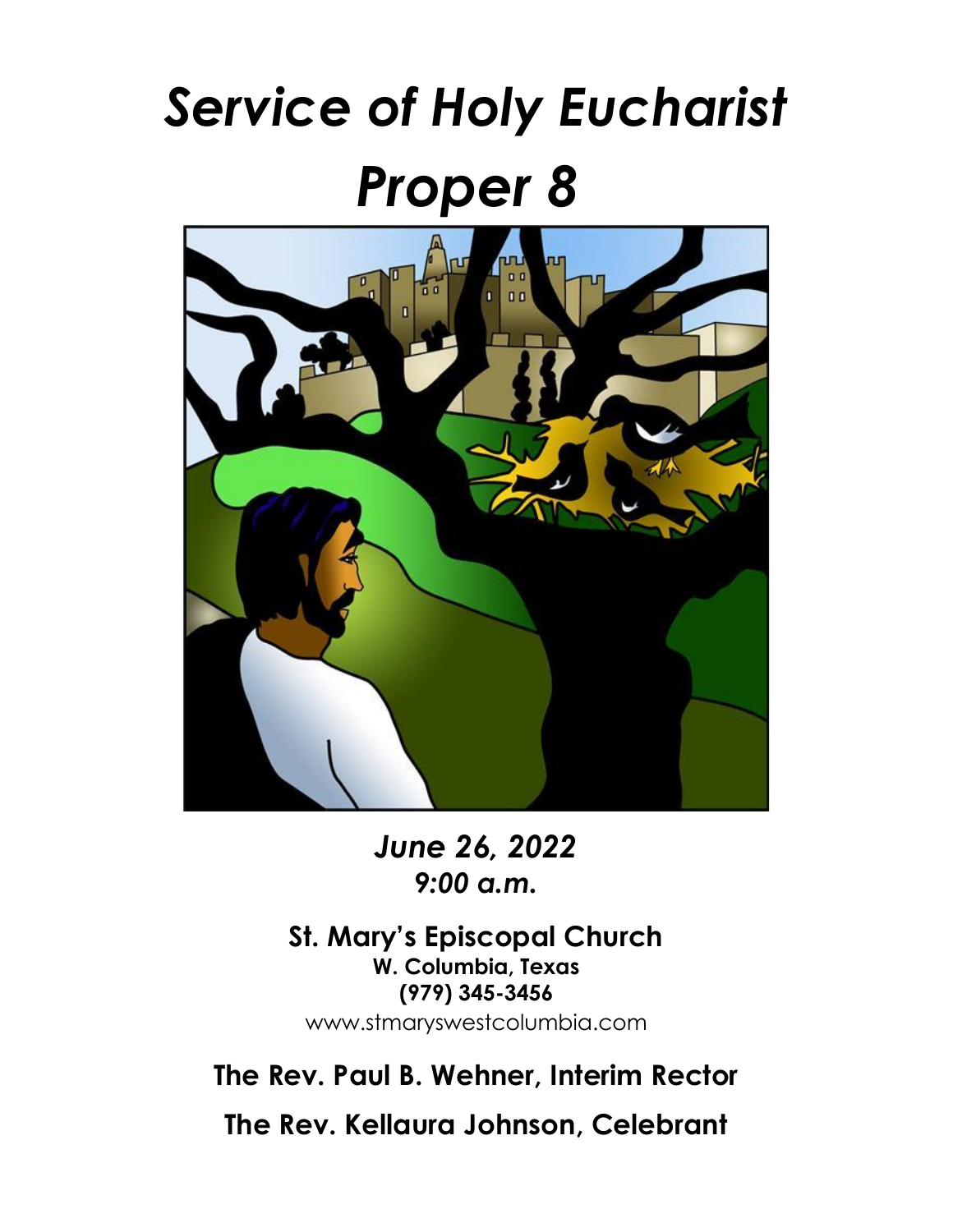*We welcome all friends and visitors to worship with us this morning. St. Mary's is "The Mustard Seed Church," where out of a small number, great things will grow for the glory of God.*

 *If you would like to receive more information about life within our community, please fill out a Visitor's Card in the pew rack in front of you so that we may get in touch with you this week. You can hand the card to the priest or usher as you leave or leave it in your pew.*

# *Ministers of the Service*

| Celebrant/Preacher    | The Rev. Kellaura Johnson       |
|-----------------------|---------------------------------|
| <b>Chalice Bearer</b> | Gwynne Olson                    |
| Lector                | Colleen Matocha                 |
| Prayers of the People | Shyanne Roddy                   |
| <b>Music</b>          | <b>Grace Culbreath</b>          |
| Crucifer              | Abigail Roddy                   |
| Acolyte               | Trace Roddy                     |
| Usher                 | Marvin Miller, Jay Wiggins      |
| <b>Altar Guild</b>    | Theata Miller, Colleen Matocha  |
| <b>Hospitality</b>    | <b>Theata and Marvin Miller</b> |

**Rev. Paul Wehner is our Interim Rector during the current transition time. He will be in the church office on Tuesdays from 8:30 – 5:00, or can meet at other times by appointment. Please do not hesitate to drop in or to call and schedule a time to meet and talk or pray with Fr. Paul. Call the church office or his cell phone: 409-766-0088.**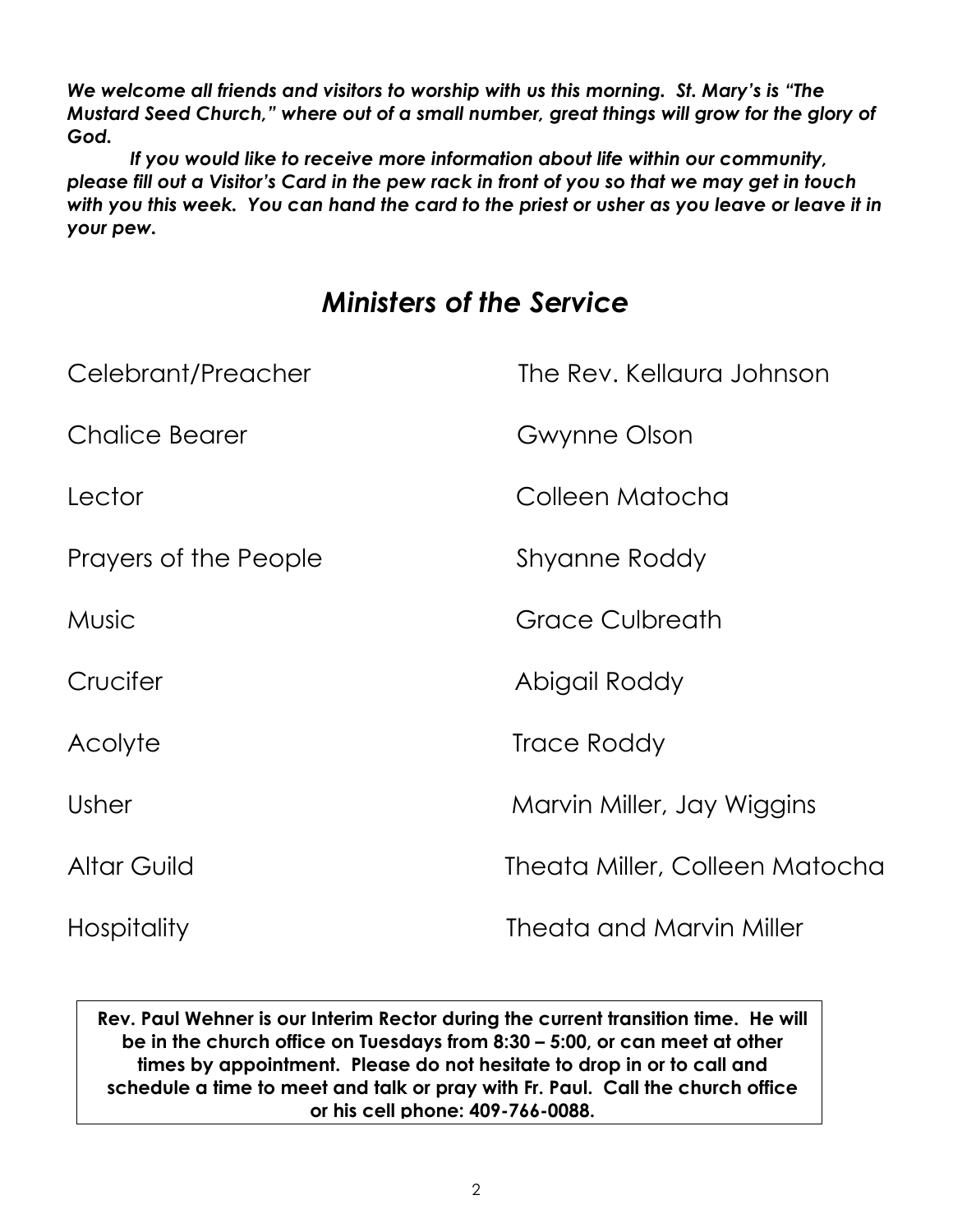# **Holy Eucharist - Rite II**

**Prelude** Grace Culbreath, Organ

# **The Word of God 2008 Property of God 2008 Property American Section 2008 Property BCP, p. 355**

**Processional Hymn** *Come thou font of every blessing* **<b>Hymn #686** 



*The people standing, the Celebrant says*

Blessed be God: Father, Son, and Holy Spirit.

*People* **And blessed be his kingdom, now and for ever. Amen.**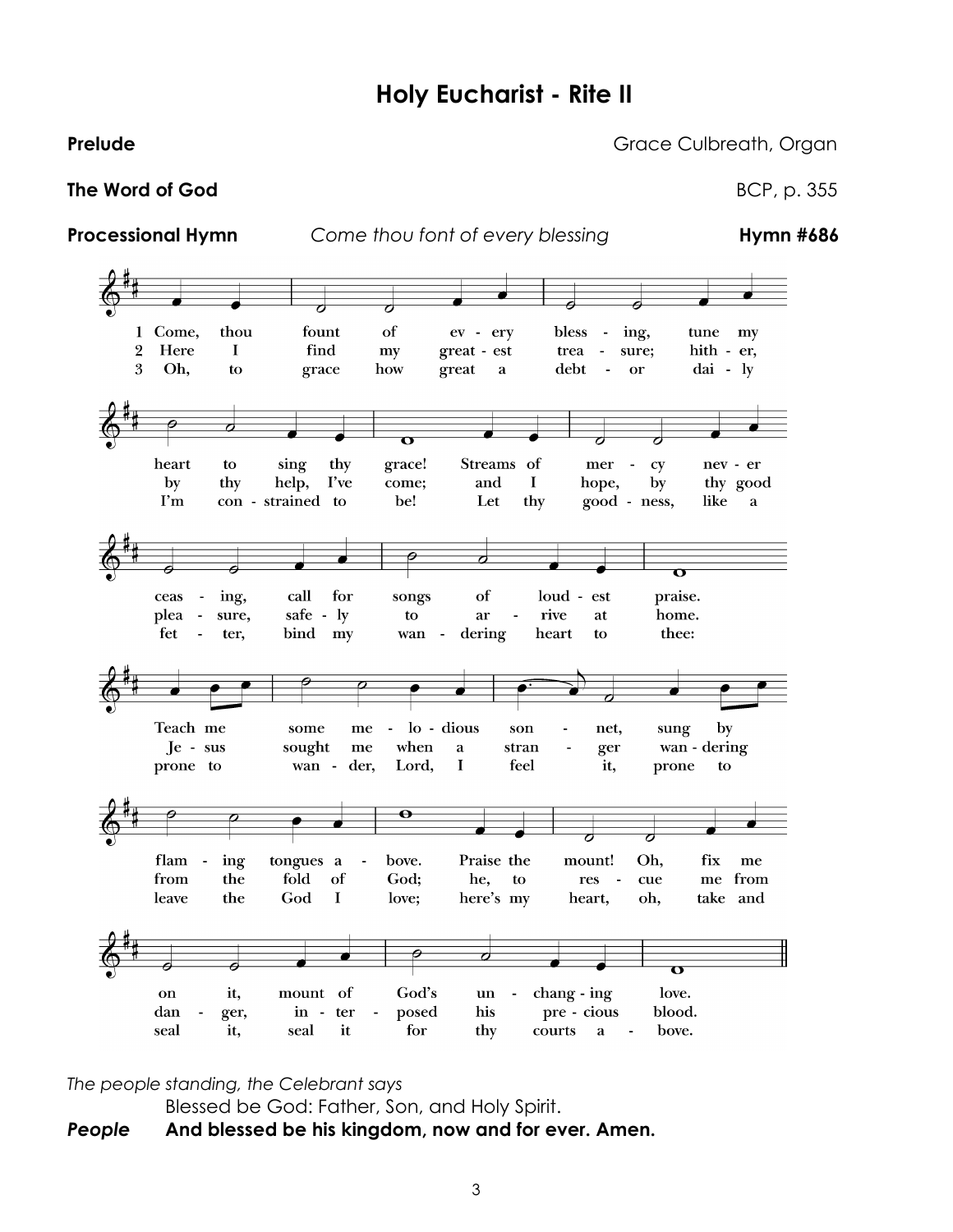# *The Celebrant continues*

Almighty God, to you all hearts are open, all desires known, and from you no secrets are hid: Cleanse the thoughts of our hearts by the inspiration of your Holy Spirit, that we may perfectly love you, and worthily magnify your holy Name; through Christ our Lord. **Amen.**

# **Song of Praise** *THE GLORIA* **Hymn #S-280**

**Glory to God in the highest, and peace to his people on earth. Lord God, heavenly King, almighty God and Father, we worship you, we give you thanks, we praise you for your glory. Lord Jesus Christ, only Son of the Father, Lord God, Lamb of God, you take away the sin of the world: have mercy on us; you are seated at the right hand of the Father: receive our prayer. For you alone are the Holy One, you alone are the Lord, you alone are the Most High, Jesus Christ, with the Holy Spirit, in the glory of God the Father. Amen.**

# **The Collect of the Day** *(standing)*

*Celebrant* The Lord be with you. *People* **And also with you.** *Celebrant* Let us pray.

Almighty God, you have built your Church upon the foundation of the apostles and prophets, Jesus Christ himself being the chief cornerstone: Grant us so to be joined together in unity of spirit by their teaching, that we may be made a holy temple acceptable to you; through Jesus Christ our Lord, who lives and reigns with you and the Holy Spirit, one God, for ever and ever. *Amen***.**

# **The Lessons**

Our First Reading is from 1 Kings 19:15-16, 19-21

The Lord said to Elijah, "Go, return on your way to the wilderness of Damascus; when you arrive, you shall anoint Hazael as king over Aram. Also you shall anoint Jehu son of Nimshi as king over Israel; and you shall anoint Elisha son of Shaphat of Abel-meholah as prophet in your place. So he set out from there, and found Elisha son of Shaphat, who was plowing. There were twelve yoke of oxen ahead of him, and he was with the twelfth. Elijah passed by him and threw his mantle over him. <sup>20</sup>He left the oxen, ran after Elijah, and said, "Let me kiss my father and my mother, and then I will follow you." Then Elijah said to him, "Go back again; for what have I done to you?" <sup>21</sup>He returned from following him, took the yoke of oxen, and slaughtered them; using the equipment from the oxen, he boiled their flesh, and gave it to the people, and they ate. Then he set out and followed Elijah, and became his servant.

*Reader* The Word of the Lord. *People* **Thanks be to God.**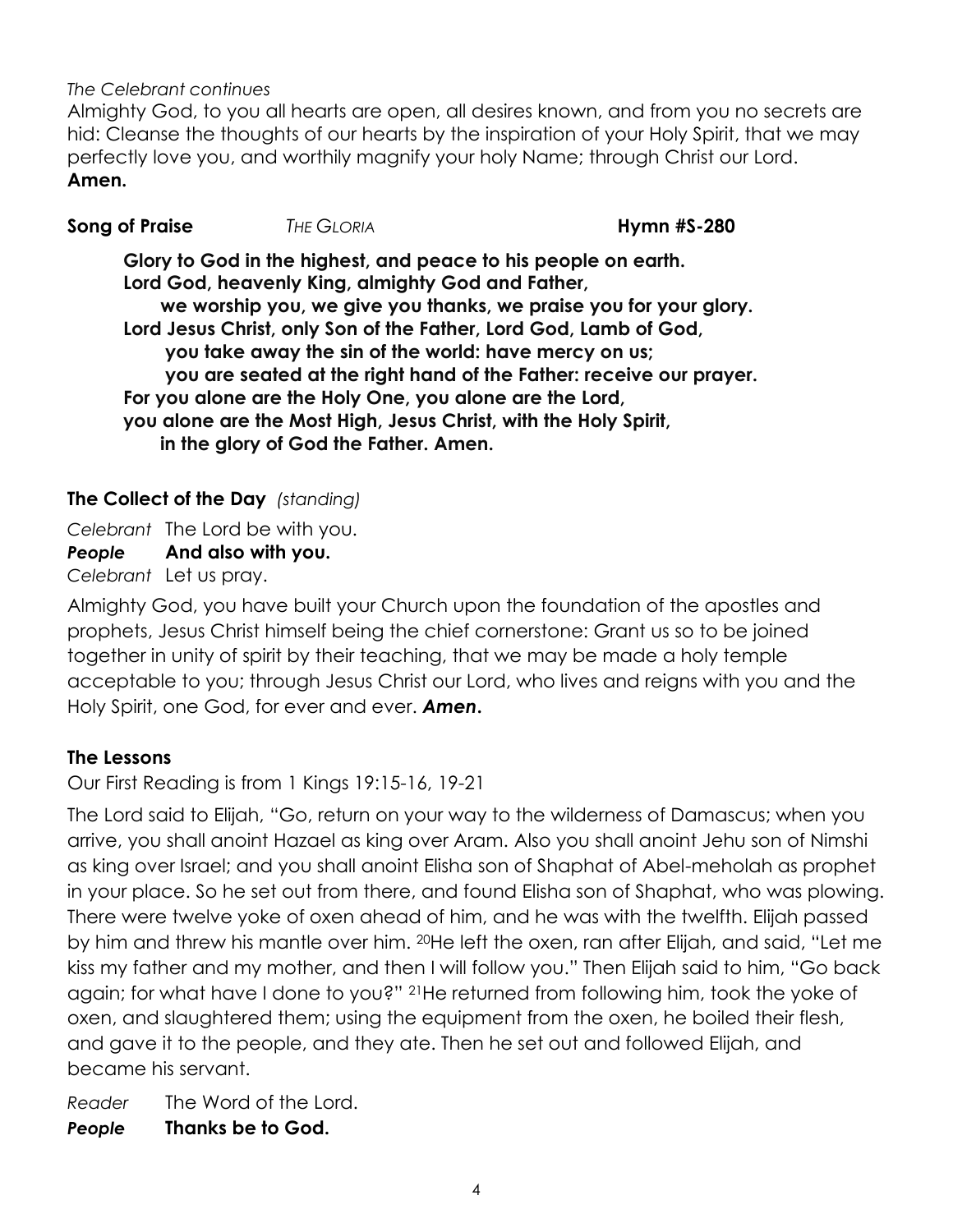- 1 Protect me, O God, for I take refuge in you; \* I have said to the Lord, "You are my Lord, my good above all other."
- **2 All my delight is upon the godly that are in the land, \* upon those who are noble among the people.**
- 3 But those who run after other gods \* shall have their troubles multiplied.
- **4 Their libations of blood I will not offer, \* nor take the names of their gods upon my lips.**
- 5 O Lord, you are my portion and my cup; \* it is you who uphold my lot.
- **6 My boundaries enclose a pleasant land; \* indeed, I have a goodly heritage.**
- 7 I will bless the Lord who gives me counsel; \* my heart teaches me, night after night.
- **8 I have set the Lord always before me; \* because he is at my right hand, I shall not fall.**
- 9 My heart, therefore, is glad, and my spirit rejoices; \* my body also shall rest in hope.
- **10 For you will not abandon me to the grave, \* nor let your holy one see the Pit.**
- 11 You will show me the path of life; \* in your presence there is fullness of joy, and in your right hand are pleasures for evermore.

Our Second Reading is from the Letter of Paul to the Galatians 5:1, 13-25

For freedom Christ has set us free. Stand firm, therefore, and do not submit again to a yoke of slavery. For you were called to freedom, brothers and sisters; only do not use your freedom as an opportunity for self-indulgence, but through love become slaves to one another. For the whole law is summed up in a single commandment, "You shall love your neighbor as yourself." If, however, you bite and devour one another, take care that you are not consumed by one another. Live by the Spirit, I say, and do not gratify the desires of the flesh. For what the flesh desires is opposed to the Spirit, and what the Spirit desires is opposed to the flesh; for these are opposed to each other, to prevent you from doing what you want. But if you are led by the Spirit, you are not subject to the law. Now the works of the flesh are obvious: fornication, impurity, licentiousness, idolatry, sorcery, enmities, strife, jealousy, anger, quarrels, dissensions, factions, envy, drunkenness, carousing, and things like these. I am warning you, as I warned you before: those who do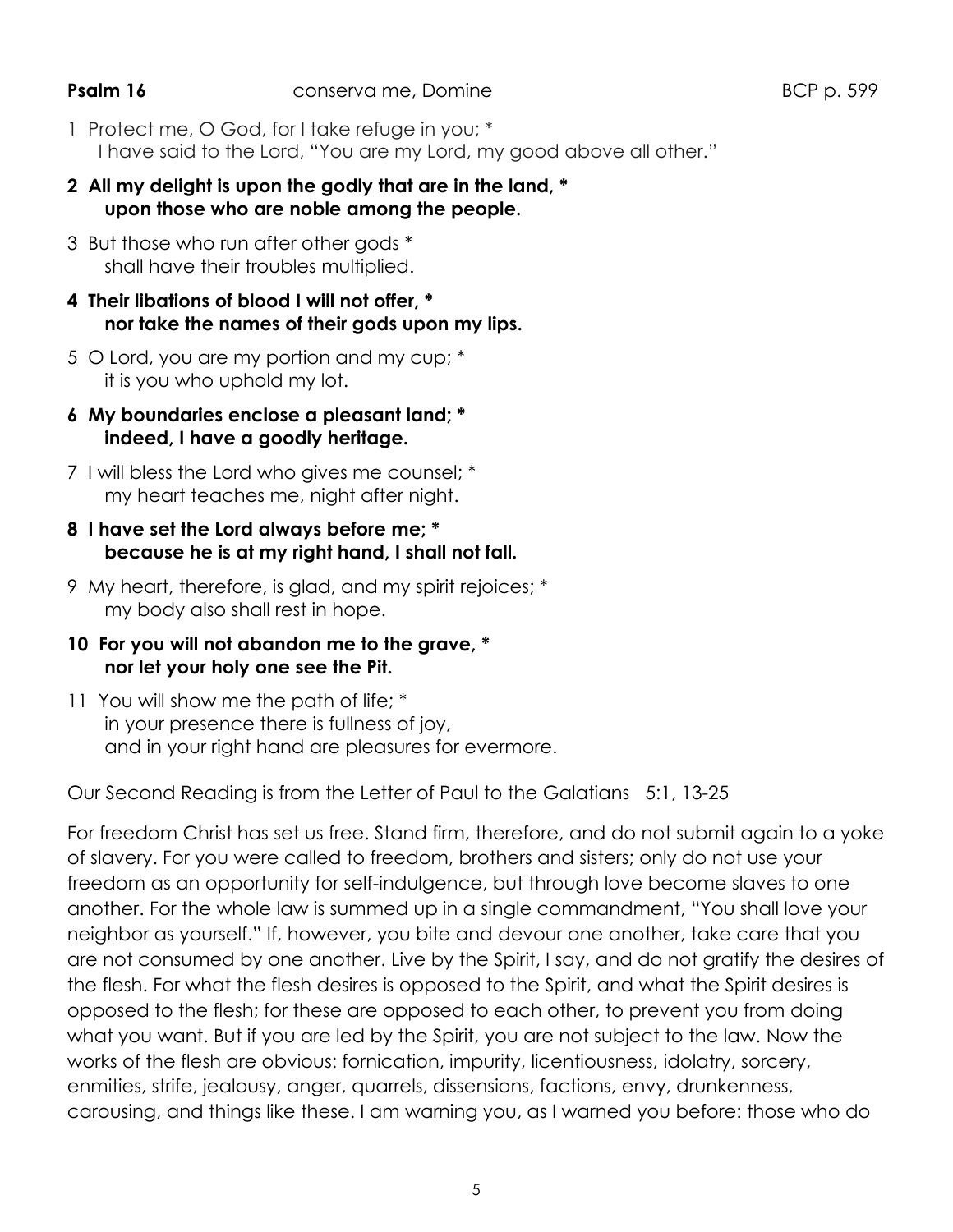such things will not inherit the kingdom of God. By contrast, the fruit of the Spirit is love, joy, peace, patience, kindness, generosity, faithfulness, gentleness, and self-control. There is no law against such things. And those who belong to Christ Jesus have crucified the flesh with its passions and desires. If we live by the Spirit, let us also be guided by the Spirit.

*Reader* The Word of the Lord. *People* **Thanks be to God.**

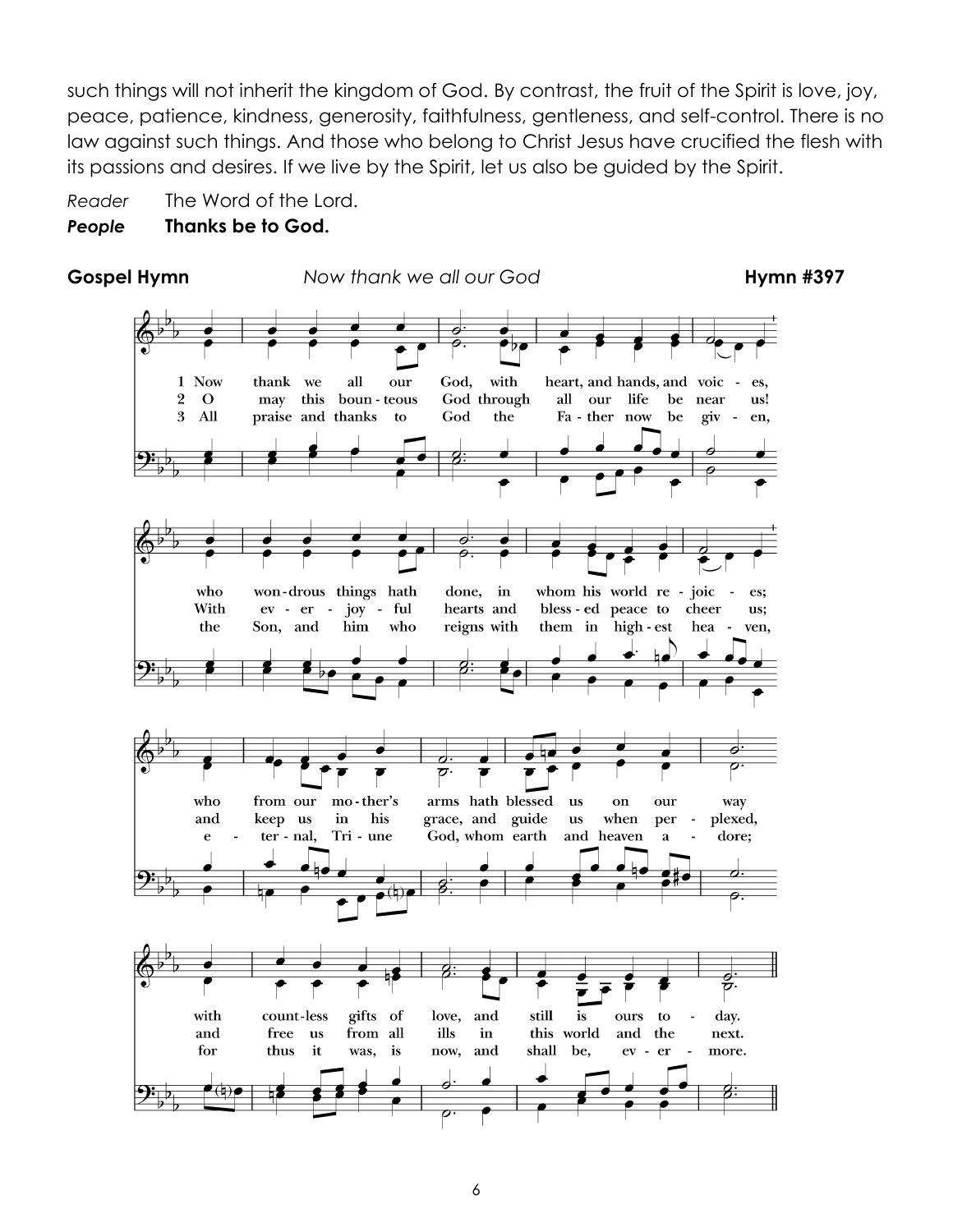# *Gospeler* The Holy Gospel of our Lord Jesus Christ according to St. Luke (9:51-62) *People* **Glory to you, Lord Christ.**



When the days drew near for Jesus to be taken up, he set his face to go to Jerusalem. And he sent messengers ahead of him. On their way they entered a village of the Samaritans to make ready for him; but they did not receive him, because his face was set toward Jerusalem. When his disciples James and John saw it, they said, "Lord, do you want us to

command fire to come down from heaven and consume them?" But he turned and rebuked them. Then they went on to another village. As they were going along the road, someone said to him, "I will follow you wherever you go." And Jesus said to him, "Foxes have holes, and birds of the air have nests; but the Son of Man has nowhere to lay his head." To another he said, "Follow me." But he said, "Lord, first let me go and bury my father." But Jesus said to him, "Let the dead bury their own dead; but as for you, go and proclaim the kingdom of God." Another said, "I will follow you, Lord; but let me first say farewell to those at my home." Jesus said to him, "No one who puts a hand to the plow and looks back is fit for the kingdom of God."

*After the Gospel, the Reader says*

The Gospel of the Lord.

*People* **Praise to you, Lord Christ.**

**The Sermon** The Rev. Kellaura Johnson

**The Nicene Creed** *(standing)*

- **We believe in one God, the Father, the Almighty, maker of heaven and earth, of all that is, seen and unseen.**
- **We believe in one Lord, Jesus Christ, the only Son of God, eternally begotten of the Father, God from God, Light from Light, true God from true God, begotten, not made, of one Being with the Father. Through him all things were made. For us and for our salvation he came down from heaven: by the power of the Holy Spirit he became incarnate from the Virgin Mary, and was made man. For our sake he was crucified under Pontius Pilate; he suffered death and was buried. On the third day he rose again in accordance with the Scriptures; he ascended into heaven and is seated at the right hand of the Father. He will come again in glory to judge the living and the dead, and his kingdom will have no end.**
- **We believe in the Holy Spirit, the Lord, the giver of life, who proceeds from the Father and the Son. With the Father and the Son he is worshiped and glorified. He has spoken through the Prophets. We believe in one holy catholic and apostolic Church. We acknowledge one baptism for the forgiveness of sins. We look for the resurrection of the dead, and the life of the world to come. Amen.**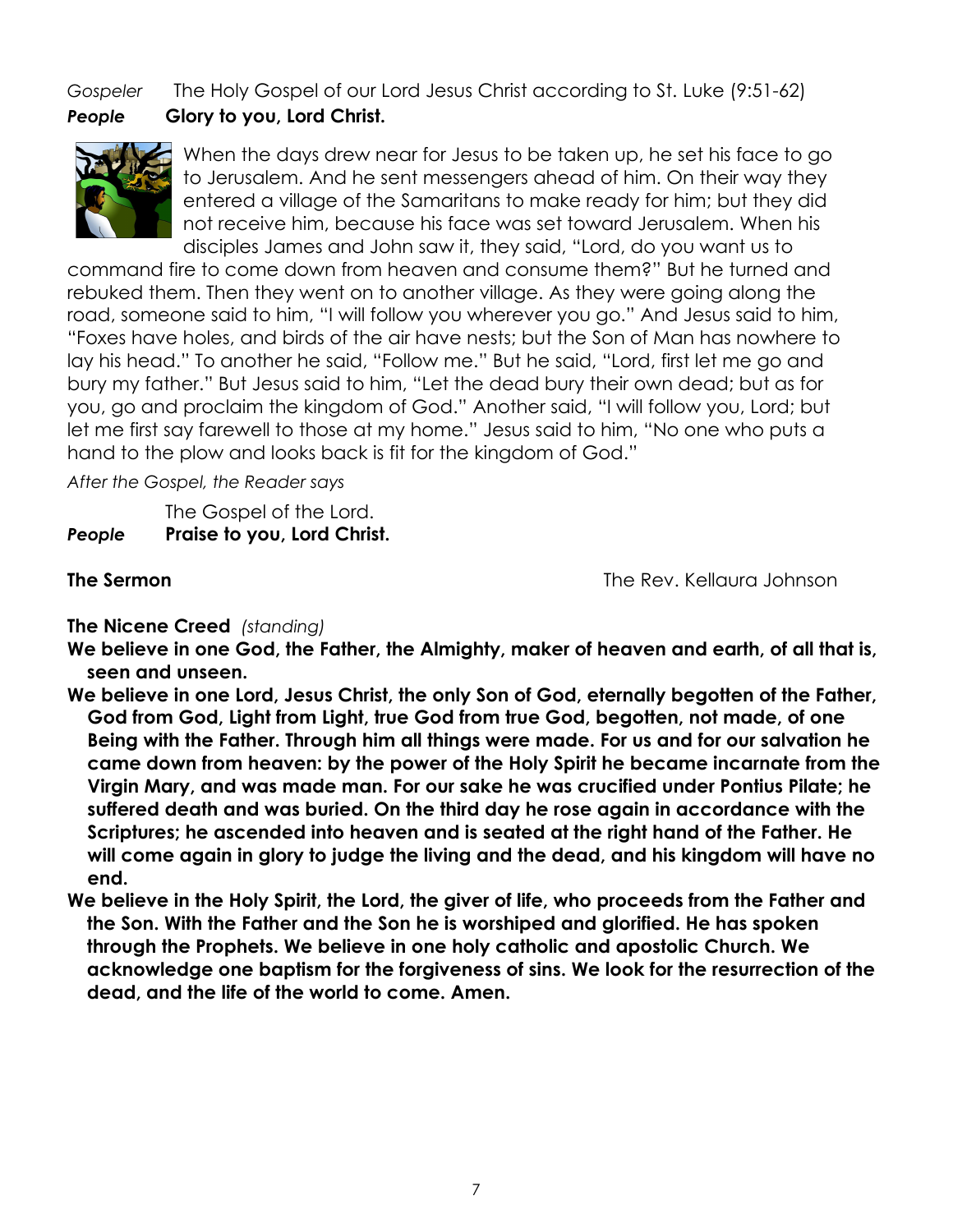# **Prayers of the People** *(standing or kneeling)*

*The Prayers of the People are adapted from Form 6, in our Book of Common Prayer.*

*Leader* In peace, we pray to you, Lord God. *(Silence) Leader* For all people in their daily life and work; *People* **For our families, friends, and neighbors, and for those who are alone.** Leader For this community, the nation, and the world; for those in positions of public trust, especially Joe, our president and Greg, our governor; *People* **For all who work for justice, freedom, and peace.** Leader For the just and proper use of your creation; *People* **For the victims of hunger, fear, injustice, and oppression.** *Leader* For all who are in danger, sorrow, or any kind of trouble; we pray for the men and women of our armed forces at home and abroad, especially John Brockway, Ricky Wallace, Luis Cassells, Brandon Davidson, and Shane Case, that they may have a sense of your abiding presence wherever they may be. *People* **For those who minister to the sick, the friendless, and the needy.** Leader For the peace and unity of the Church of God; *People* **For all who proclaim the Gospel, and all who seek the Truth.** *Leader* For Michael our Presiding Bishop; Andy, Jeff, Hector, and Kai, our Bishops; Paul our priest; Kellaura, our celebrant; and the People of St. Mary's Church. *People* **For all who serve God in his Church.** *Leader* For the special needs and concerns of this congregation. (Silence) We pray for those who are ill, especially : George, Mary, Dorothy, Mike, Marglet, Mary, Bonnie, John, Loree, Jake, Parker, James, Vicki, Cody, Cinco, Daniel, Jennifer, Carol, Jayne, Laura, Brynn, Jimmy, Ann, Nancy, Ethel, Duggan, Arlien, Pam, Veronica, Donna, Jack, Clay, Jeffrey, and those we now name silently or aloud . . . . . . . Hear us, Lord; *People* **For your mercy is great.** *Leader* We thank you, Lord, for all the blessings of this life, for those celebrating their birthdays, especially John Cole and Ally Lane, and those celebrating their anniversaries, . . . . . (The People may add their own thanksgivings) . . . . We will exalt you, O God our King; *People* **And praise your Name for ever and ever.** *Leader* We pray for all who have died that they may have a place in your eternal kingdom. We especially pray for those we now name silently or aloud . . . . . . . Lord, let your loving-kindness be upon them; *People* **Who put their trust in you.** *Leader* Almighty and eternal God, ruler of all things in heaven and earth: Mercifully accept the prayers of your people, and strengthen us to do your will; through Jesus Christ our Lord. **Amen.**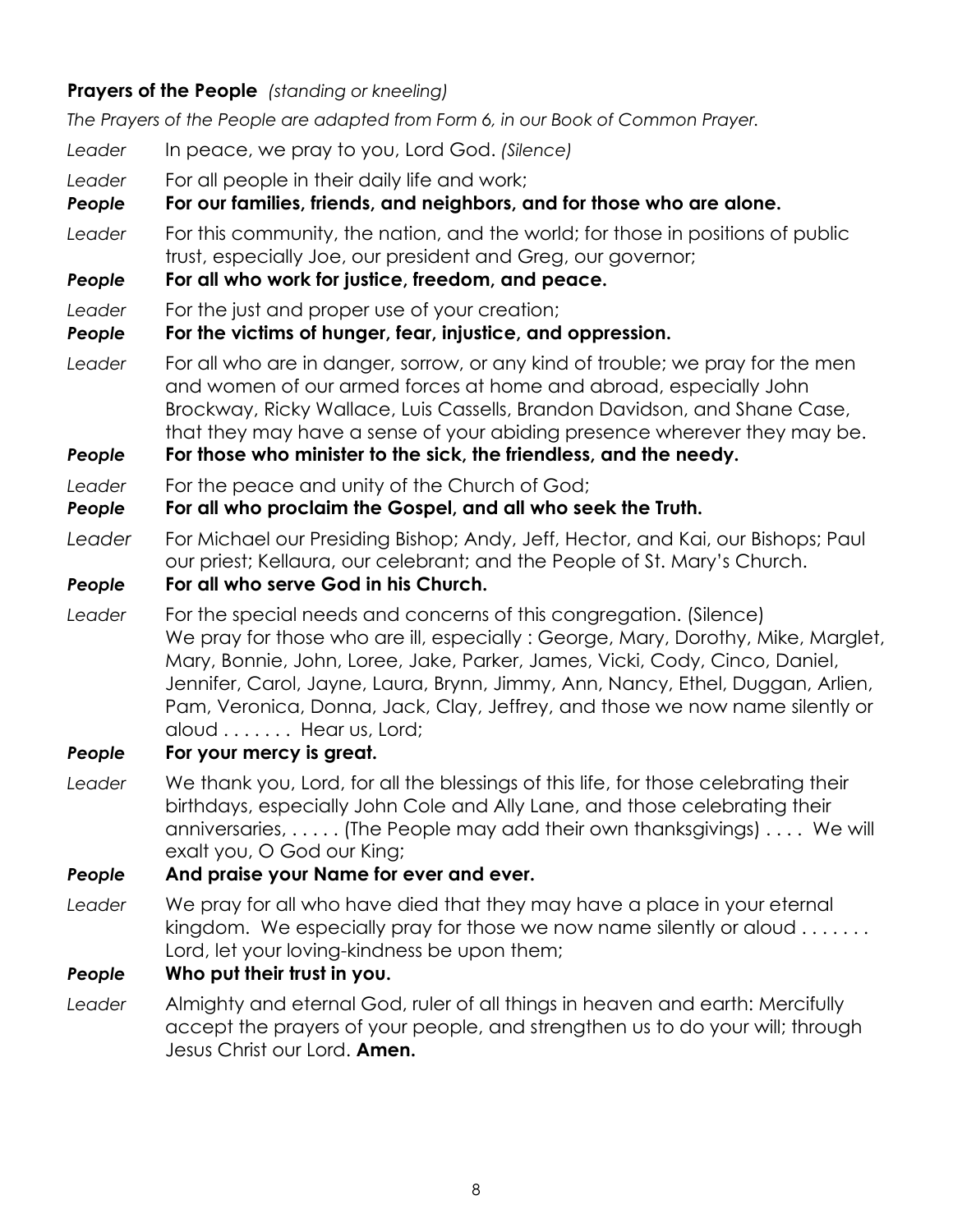*Priest* Let us confess our sins against God and our neighbor.

### *Minister and People*

**Most merciful God, we confess that we have sinned against you in thought, word, and deed, by what we have done, and by what we have left undone. We have not loved you with our whole heart; we have not loved our neighbors as ourselves. We are truly sorry and we humbly repent. For the sake of your Son Jesus Christ, have mercy on us and forgive us; that we may delight in your will, and walk in your ways, to the glory of your Name. Amen.**

### *The Priest stands and says*

Almighty God have mercy on you, forgive you all your sins through our Lord Jesus Christ, strengthen you in all goodness, and by the power of the Holy Spirit keep you in eternal life. Amen.

## **The Peace**

*Celebrant* The peace of the Lord be always with you. *People* **And also with you.**

*The Ministers and People may greet one another in the name of the Risen Christ.*

# **Welcome and Announcements**

**Birthdays and Anniversaries**

# **The Holy Communion**

# **THE OFFERTORY ANTHEM Grace Culbreath**

*The people stand while the offerings are presented and placed on the Altar***.**

# **THE DOXOLOGY Hymn # 380 vs 3**

**Praise God, from whom all blessings flow; Praise him, all creatures here below; Praise him above ye heavenly host: Praise Father, Son, and Holy Ghost. Amen.**

# **THE GREAT THANKSGIVING** (Eucharistic Prayer B, BCP 367)

*The people remain standing*

*Celebrant* The Lord be with you.

*People* **And also with you.**

*Celebrant* Lift up your hearts.

*People* **We lift them to the Lord..**

*Celebrant* Let us give thanks to the Lord our God.

*People* **It is right to give him thanks and praise.**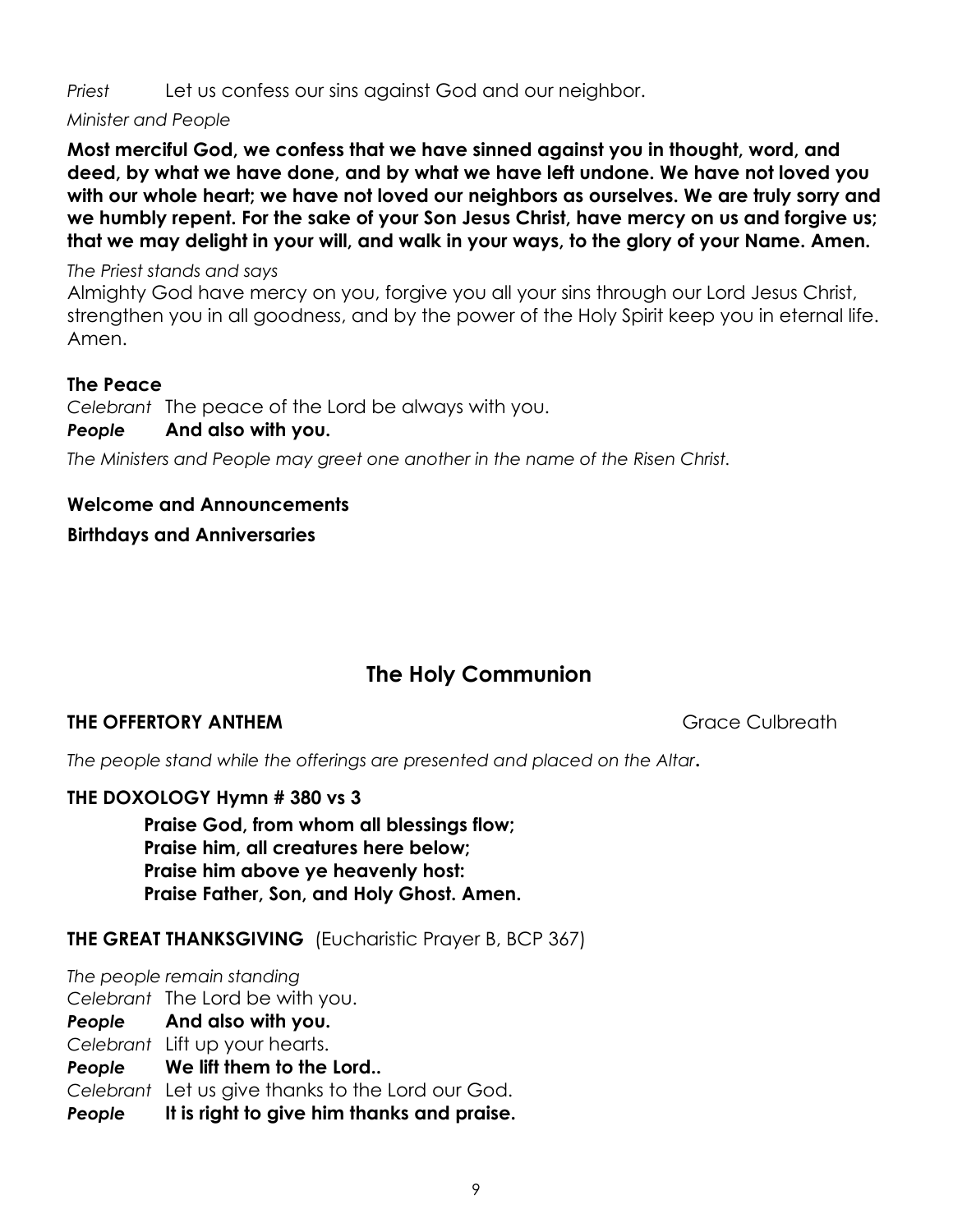# *Facing the Holy Table, the Celebrant continues*

It is right, and a good and joyful thing, always and everywhere to give thanks to you, Father Almighty, Creator of heaven and earth. For you are the source of light and life; you made us in your image, and called us to new life in Jesus Christ our Lord. Therefore we praise you, joining our voices with Angels and Archangels and with all the company of heaven, who for ever sing this hymn to proclaim the glory of your Name:



*The people may remain standing or kneel.*

We give thanks to you, O God, for the goodness and love which you have made known to us in creation; in the calling of Israel to be your people; in your Word spoken through the prophets; and above all in the Word made flesh, Jesus, your Son. For in these last days you sent him to be incarnate from the Virgin Mary, to be the Savior and Redeemer of the world. In him, you have delivered us from evil, and made us worthy to stand before you. In him, you have brought us out of error into truth, out of sin into righteousness, out of death into life.

On the night before he died for us, our Lord Jesus Christ took bread; and when he had given thanks to you, he broke it, and gave it to his disciples, and said, "Take, eat: This is my Body, which is given for you. Do this for the remembrance of me."

After supper he took the cup of wine; and when he had given thanks, he gave it to them, and said, "Drink this, all of you: This is my Blood of the new Covenant, which is shed for you and for many for the forgiveness of sins. Whenever you drink it, do this for the remembrance of me."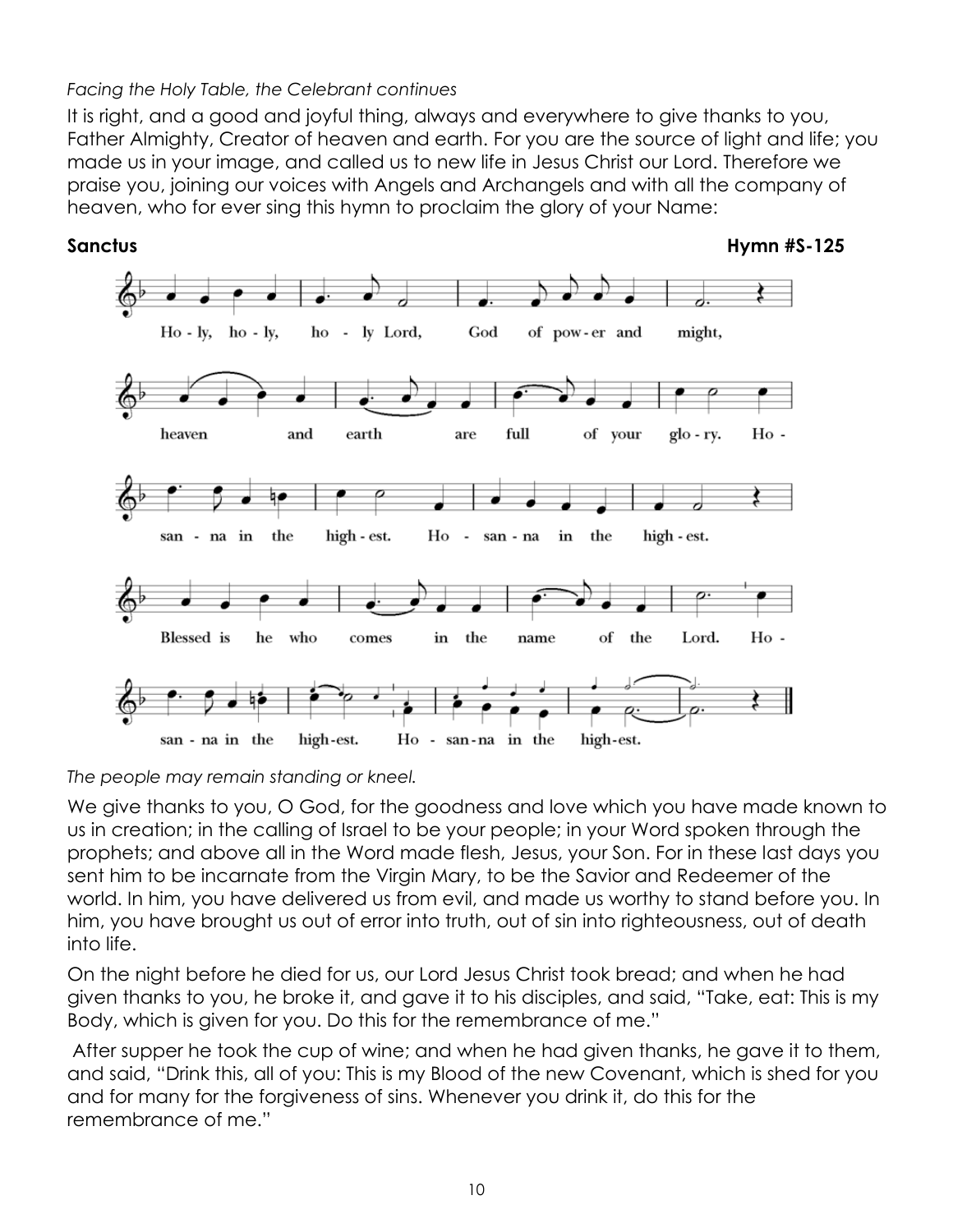Therefore, according to his command, O Father,

*Celebrant and People*

# **We remember his death, We proclaim his resurrection, We await his coming in glory;**

### *The Celebrant continues*

And we offer our sacrifice of praise and thanksgiving to you, O Lord of all; presenting to you, from your creation, this bread and this wine.

We pray you, gracious God, to send your Holy Spirit upon these gifts that they may be the Sacrament of the Body of Christ and his Blood of the new Covenant. Unite us to your Son in his sacrifice, that we may be acceptable through him, being sanctified by the Holy Spirit. In the fullness of time, put all things in subjection under your Christ, and bring us to that heavenly country where, with Mary and all your saints, we may enter the everlasting heritage of your sons and daughters; through Jesus Christ our Lord, the firstborn of all creation, the head of the Church, and the author of our salvation.

By him, and with him, and in him, in the unity of the Holy Spirit all honor and glory is yours, Almighty Father, now and for ever. **AMEN.**

And now, as our Savior Christ has taught us, we are bold to say,

**Our Father, who art in heaven, hallowed be thy Name, thy kingdom come, thy will be done, on earth as it is in heaven. Give us this day our daily bread. And forgive us our trespasses, as we forgive those who trespass against us. And lead us not into temptation, but deliver us from evil. For thine is the kingdom, and the power, and the glory, forever and ever. Amen.**

# **THE BREAKING OF THE BREAD** BCP p. 364

*Celebrant* Alleluia. Christ our Passover is sacrificed for us; *People* **Therefore let us keep the feast. Alleluia.**

The Gifts of God for the People of God. Take them in remembrance that Christ died for you, and feed on him in your hearts by faith, with thanksgiving.

# **All that desire a closer relationship with Jesus Christ are invited to receive Communion.**

Please proceed down the center aisle to the Communion rail, where you may stand or kneel. The priest will put a wafer in your hand. If you desire wine, you may sip from the cup or lightly dip your wafer in the wine. If you prefer to receive only the bread or a blessing, so indicate by crossing your arms over your chest at the appropriate time. If you desire to receive Communion in your pew, please tell one of the ushers. The minsters will be pleased to bring the bread and wine to you.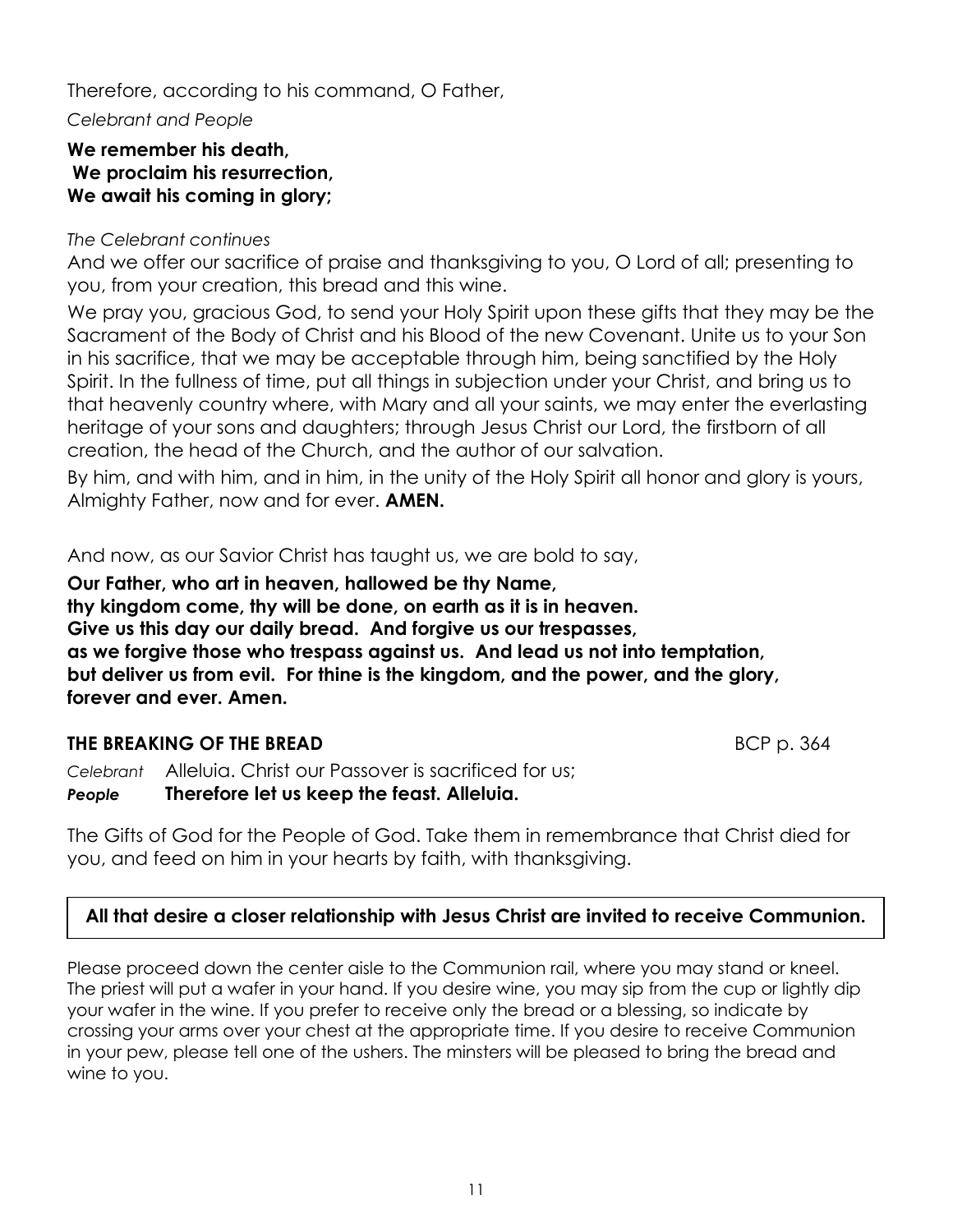# **POST-COMMUNION PRAYER** BCP p. 366

Let us pray.

### *People and Celebrant*

**Almighty and everliving God, we thank you for feeding us with the spiritual food of the most precious Body and Blood of your Son our Savior Jesus Christ; and for assuring us in these holy mysteries that we are living members of the Body of your Son, and heirs of your eternal kingdom. And now, Father, send us out to do the work you have given us to do, to love and serve you as faithful witnesses of Christ our Lord. To him, to you, and to the Holy Spirit, be honor and glory, now and for ever. Amen.**

*The Priest blesses the people with the following or similar words,*

The peace of God, which passes all understanding, keep your hearts and minds in the knowledge and love of God, and of his Son Jesus Christ our Lord; and the blessing of God Almighty, the Father, the Son, and the Holy Spirit, be with you this day, and remain with you always. **Amen.**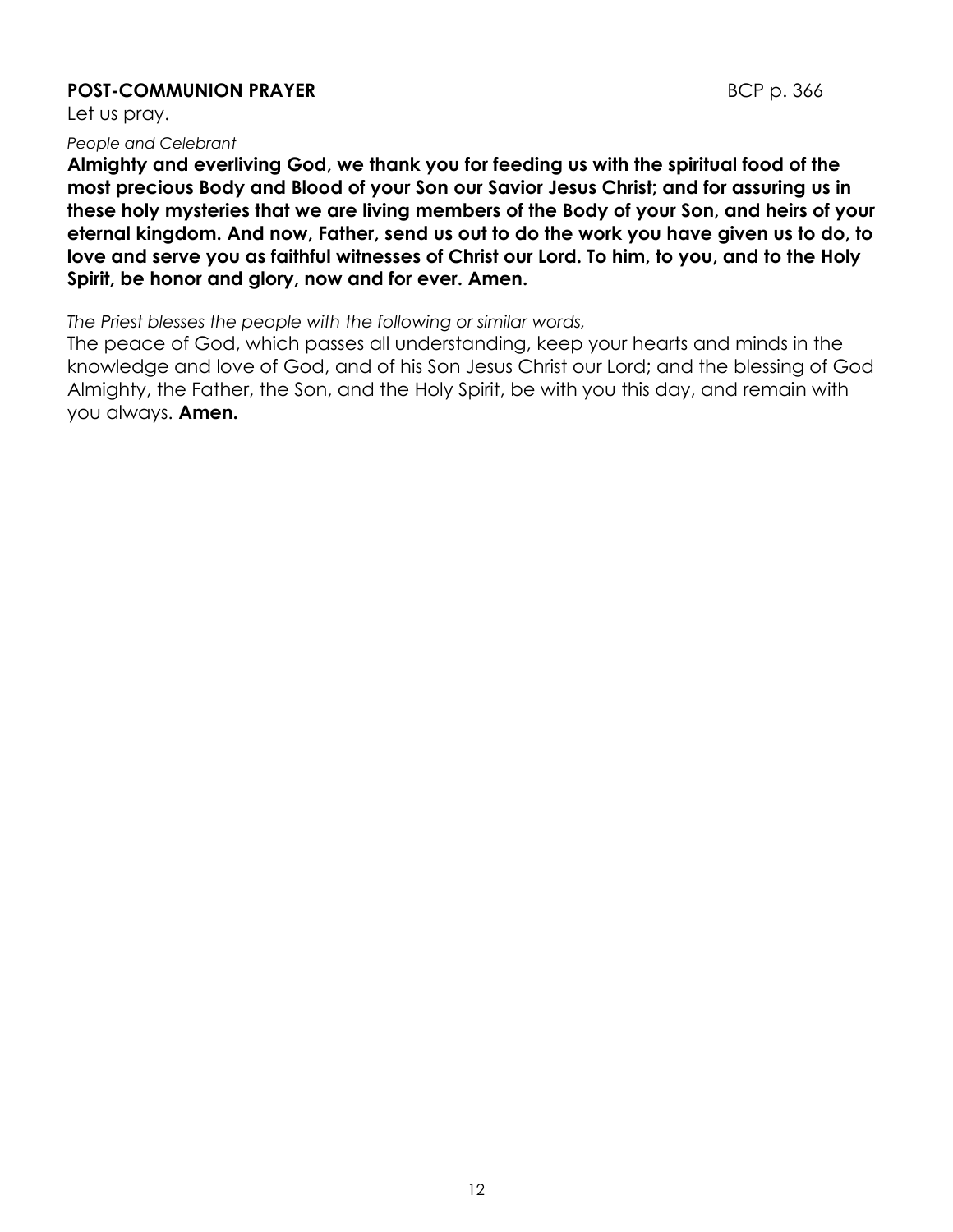**Recessional Hymn** *How firm a foundation ye saints of the Lord* **<b>Hymn #493** 



The Dismissal

*Priest* Alleluia, alleluia. Go in peace to love and serve the Lord. *People* **Thanks be to God. Alleluia, alleluia**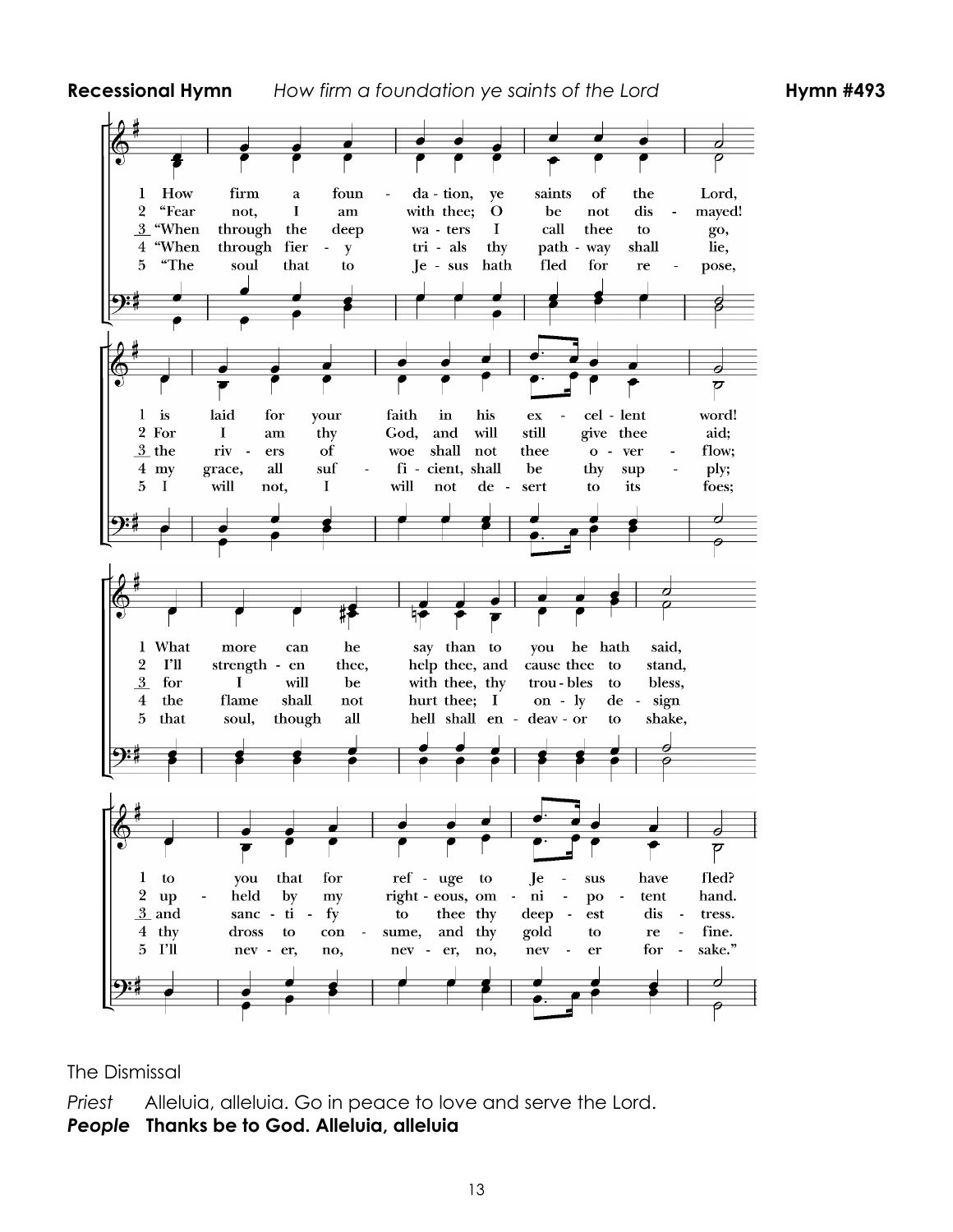# **Prayers**

Prayers for Healing: George, Mary, Dorothy, Mike, Marglet, Mary, Bonnie, John, Loree, Jake, Parker, James, Vicki, Cody, Cinco, Daniel, Jennifer, Carol, Jayne, Laura, Brynn, Jimmy, Ann, Nancy, Ethel, Duggan, Arlien, Pam, Veronica, Donna, Jack, Clay, and Jeffrey

Prayers for our men and women in the Armed Forces: John Brockway, Ricky Wallace, Luis Cassells, Brandon Davidson, and Shane Case

Prayers for Birthdays: John Cole (29), Ally Lane (July 2)

Prayers for Anniversaries:



 **The flowers on the altar this Sunday are given to the Glory of God and in celebration of Shyanne Roddy's birthday by Dan and Donna Roddy and in celebration of Robert Wehner's birthday by Father Paul and Sherry Wehner**

# **2022 FLOWER SIGN UP**

The forms to sign up for 2022 flower offerings are in the Narthex. Please stop by and sign up to honor or celebrate special days in your life. The cost is \$50, to be paid in advance.

For more information, contact the church office. (979-345-3456)